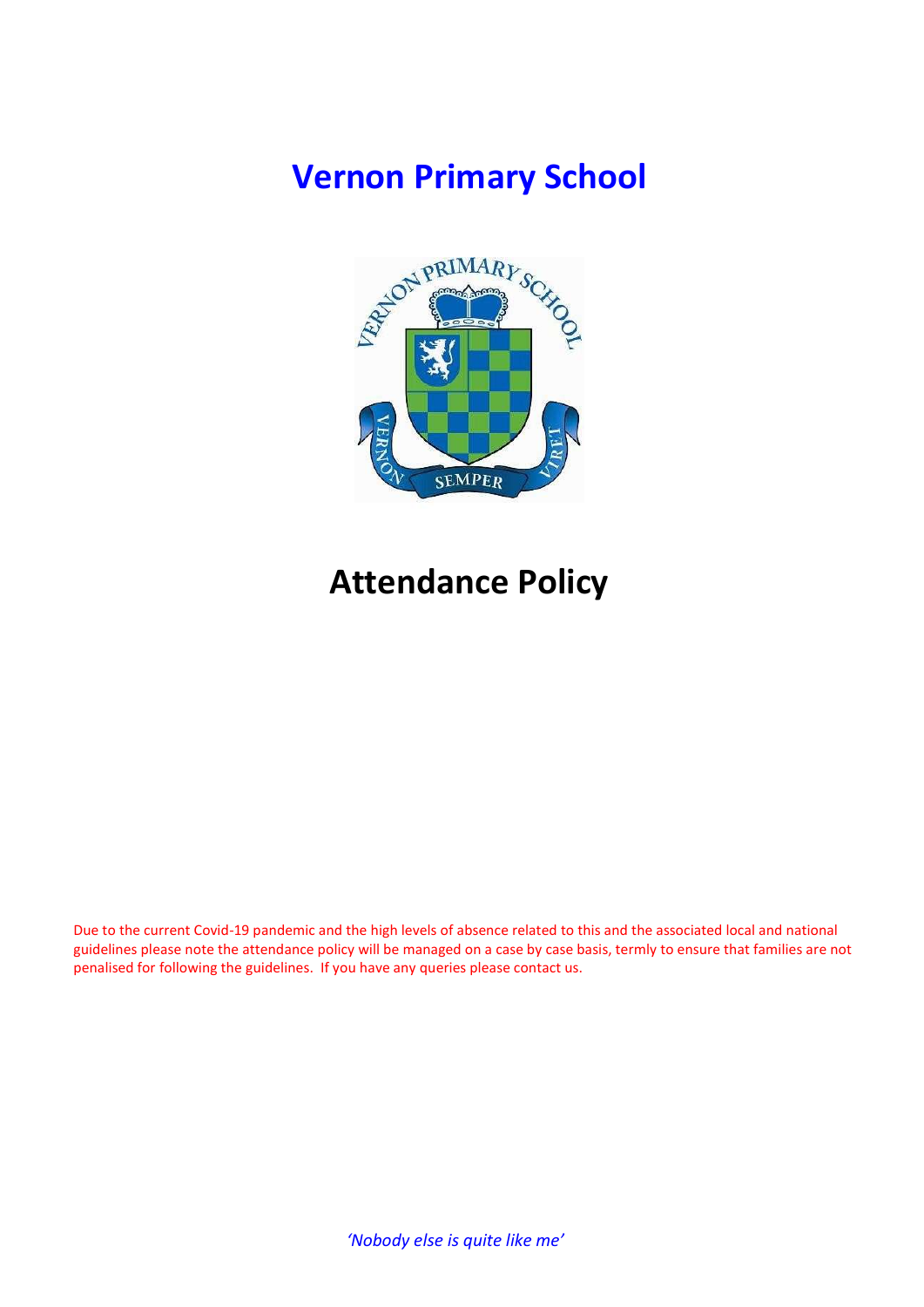### Rationale

Good attendance and punctuality is essential if pupils are to take full advantage of school and gain the appropriate skills to equip them for life. It is also important to ensure that our most vulnerable pupils are given the same opportunities, which may mean extra support in certain cases.

The school aims to ensure good attendance and punctuality by operating an attendance policy within which staff, pupils, parent(s)/carer(s), local community and the Education Welfare Service can work in partnership. The school will monitor attendance and punctuality and ensure quick and early intervention if a problem is identified.

All staff will encourage good attendance and punctuality and will liaise with home and partner agencies if this is appropriate. Good attendance and good punctuality will be seen as an achievement in their own right and be recognised as such by the school. The attendance policy is based on the premise of equal opportunities for all, in accordance with the Equality Act 2010.

### Aims

- To improve the quality of school life.
- To create a culture in which good attendance and punctuality is 'normality'.
- To demonstrate to pupils, parent(s)/carer(s) and staff that the school values good attendance and punctuality and to recognise that good regular attendance and punctuality are achievements in themselves.
- To be consistent in implementation, both in terms of rewards and sanctions.
- To value the individual and be socially and educationally inclusive.

## **Objectives**

- To involve the children more in their school attendance and punctuality.
- To improve communication with parent(s)/carer(s) about regular school attendance and punctuality.
- All school staff to continue to take responsibility for children's attendance and punctuality.
- To recognise the important role of class teachers and learning mentors in promoting and monitoring good attendance and punctuality.
- To ensure time and organisation within the school to enable the AIMS and OBJECTIVES to be met.

## Targets

- To have an effective means of collecting and monitoring attendance and punctuality information.
- To maximise the percentage of children achieving attendance of 96% or above.
- To reduce absence percentage each year.
- To reduce 'Late' percentage each year.
- To continuously improve school attendance by agreeing new targets.
- To ensure that such data is available and used effectively by school managers and staff in conjunction with the EWO.
- To agree specific targets for individuals, groups, years and the whole school where appropriate in a context of all known relevant factors and record these in the School Attendance Plan.
- To target resources and implement where most appropriate and to undertake this within a reasonable time frame.
- To keep parent(s)/carer(s), pupils and governors informed of policy and practice.
- To ensure that the school is aware of government targets which may have been set for some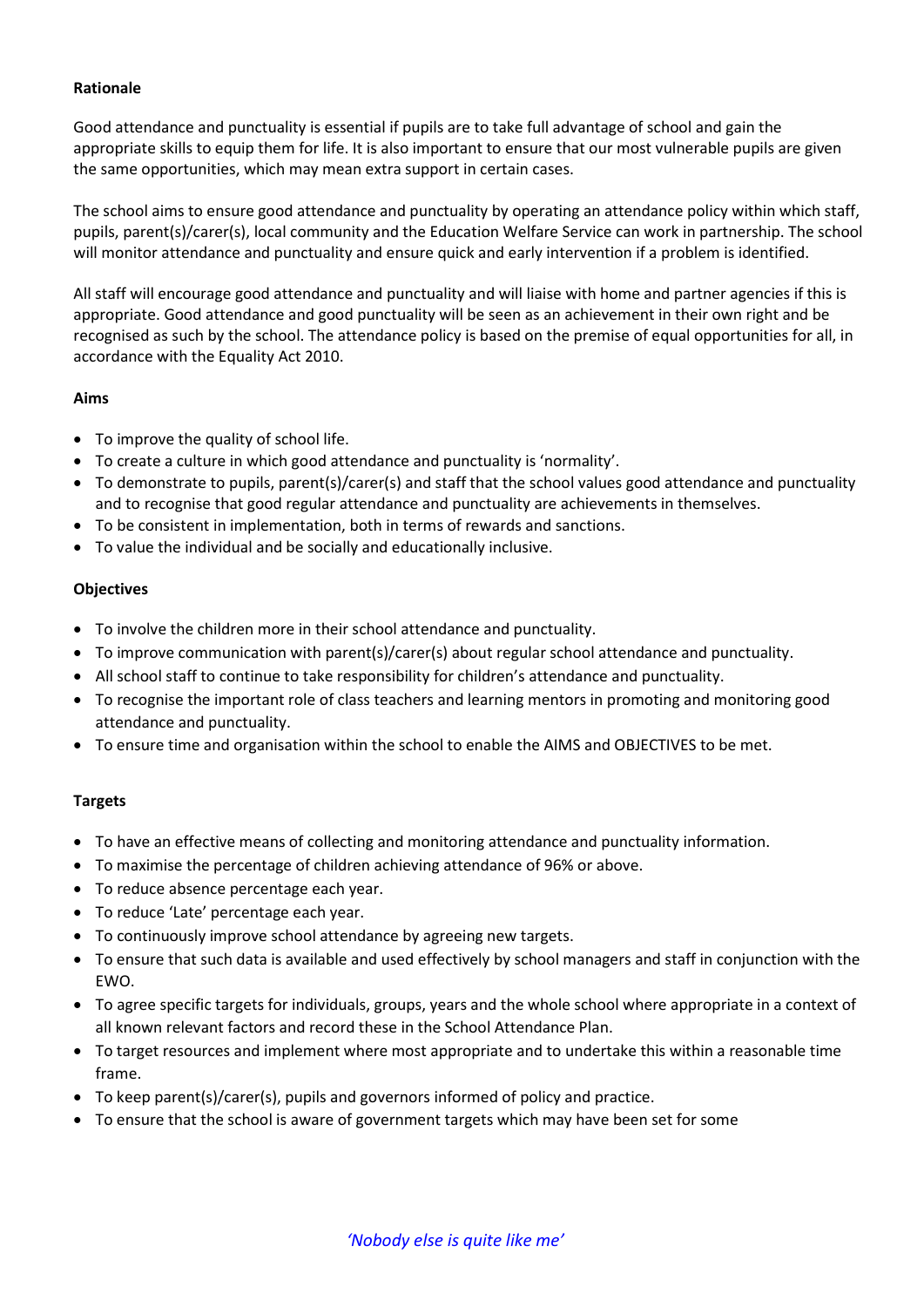### The Headteacher will:

- Monitor the attendance and punctuality throughout the school
- Support and initiate actions and interventions aimed at meeting or improving overall attendance and/or punctuality.
- Raise the level of attendance and punctuality of those children identified as being at risk.
- Be responsible for the welfare of children in school

#### The Pastoral Manager will:

• Support the Headteacher in her responsibility of the welfare of children in school.

#### The Business Manager will:

Monitor the attendance and punctuality situations of individual children.

### Governors will:

Monitor attendance and action being taken to promote good attendance on behalf of the Governing Body

### Informing Stakeholders

### Parent(s)/carer(s) will be advised of our policy on attendance:

- When their children first start at our school
- Home school agreement
- Through newsletters
- At parent(s)/carer(s) evenings
- On the school website
- In the school prospectus

#### Children will be advised of our policy on attendance:

- In assemblies
- In the classroom
- During appropriate areas of the curriculum.

#### Procedure

- Children are expected to attend school for the full 190 days of the academic year, unless there is a good reason for absence. There are two types of absence:
	- Authorised (where the school approves pupil absence)
	- Unauthorised (where the school will not approve absence)
- It is expected that parent(s)/carer(s) will provide an explanation by 9.30 a.m. if their child is absent, on the first day the absence occurs. This can be by telephone or personally at the office or by appointment.
- If contact, explaining the child's absence, fails to be made by parent(s)/carer(s), then the school will contact the home by telephone on the initial day, following this with a home visit if no contact is made. This visit will be made by a member of the Pastoral Team to ensure the child's wellbeing. This contact is recorded in the attendance log and the class register folder.
- The school will keep in regular contact with parents/carers during an absence until their child's return to school. This helps us to work in partnership with parents/carers to ensure a positive return to school can be made at the earliest opportunity.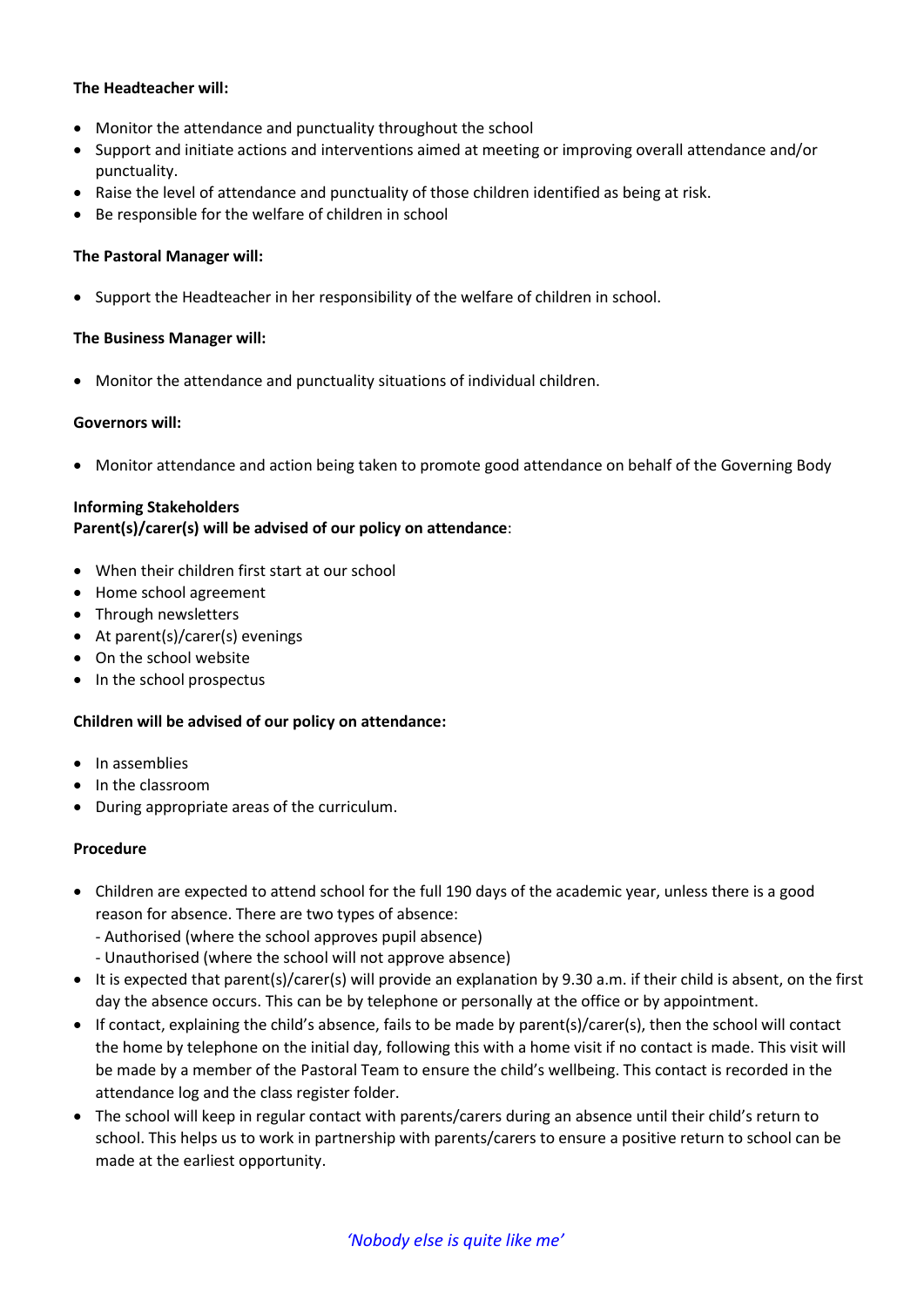- The head teacher will regularly remind parent(s)/carer(s) of the importance of good attendance and punctuality.
- Class teachers will regularly remind their class of the importance of good attendance and punctuality. Each teacher will find relevant ways to promote good attendance in their class.
- Children with 100% attendance will be rewarded by the school and awards will be presented at the end of each school year.

## Identification & Referral

(Agreed by the PDA (Poynton, Disley, Adlington) learning community September 2017)

- If attendance is below 90% a fixed penalty may be initiated having taken into account exceptional circumstances.
- Evidence of medical appointments may be requested.
- No holidays will be authorised. (Other exceptional circumstances may apply.)
- If, during two consecutive half terms, a child has more than 10 session's unauthorised absence (5 days), a fixed penalty notice may be initiated having taken into account exceptional circumstances.
- (NB Late after register closes at 9.30am = 1 unauthorised session absence)
- Identification of poor attendance or punctuality is made by the Class Teacher, School Business Manager or Pastoral Manager.
- Concerns are passed to the Headteacher/Pastoral Manager, who is the person responsible for contacting parent(s)/carer(s)
- Person responsible will contact parent(s)/carer(s) with an Attendance Letter, there will then be four weeks of monitoring the young persons attendance.
- If there is no improvement, at this point, Attendance Letter 2 will be sent and parent(s)/carer(s) will be invited in for a meeting with the school's Headteacher and/or Pastoral Manager. At this meeting an action plan will be drawn up with a target for attendance. This meeting will go ahead with or without the attendance of parent(s)/carer(s).
- After four weeks' monitoring, the school will inform parent(s)/carer(s) of a further meeting with the school's Headteacher or referral to the Education Welfare Service.
- If attendance has improved over the four weeks, the school will continue to monitor attendance. Letters to recognise the improvement will be sent to parents/carers
- If attendance continues to be poor the school will refer to the Education Welfare Service and a final warning letter will be sent to parent(s)/carer(s).

# Completing the Register

- The twice-daily requirement to register pupils is perceived as an opportunity for the school to receive young people formally from home, and serve as an introduction to the session.
- The marking of registers will be given high importance at all times within each classroom.
- Incomplete or inaccurate registers are unacceptable for several reasons. Registers provide the daily record of the attendance of all pupils; they are legal documents that may be required in a court of law, for example as evidence in prosecutions for non-attendance at school.
- Registers are marked electronically on the Schools Information Management System, SIMS.
- If manual registers are required they are to be marked in ink. Any alterations should be visible and explained. Correcting fluid products may not be used.
- The register should be marked using the symbols advised by DfE and Cheshire East Council. The agreed symbols can be found in the class register folder.

## Lateness

School begins at 8.50 am and all pupils are expected to be in line for this time. Registration will begin at 9.00 am and registers close at 9.30 am. Up until this time pupils are given a late code.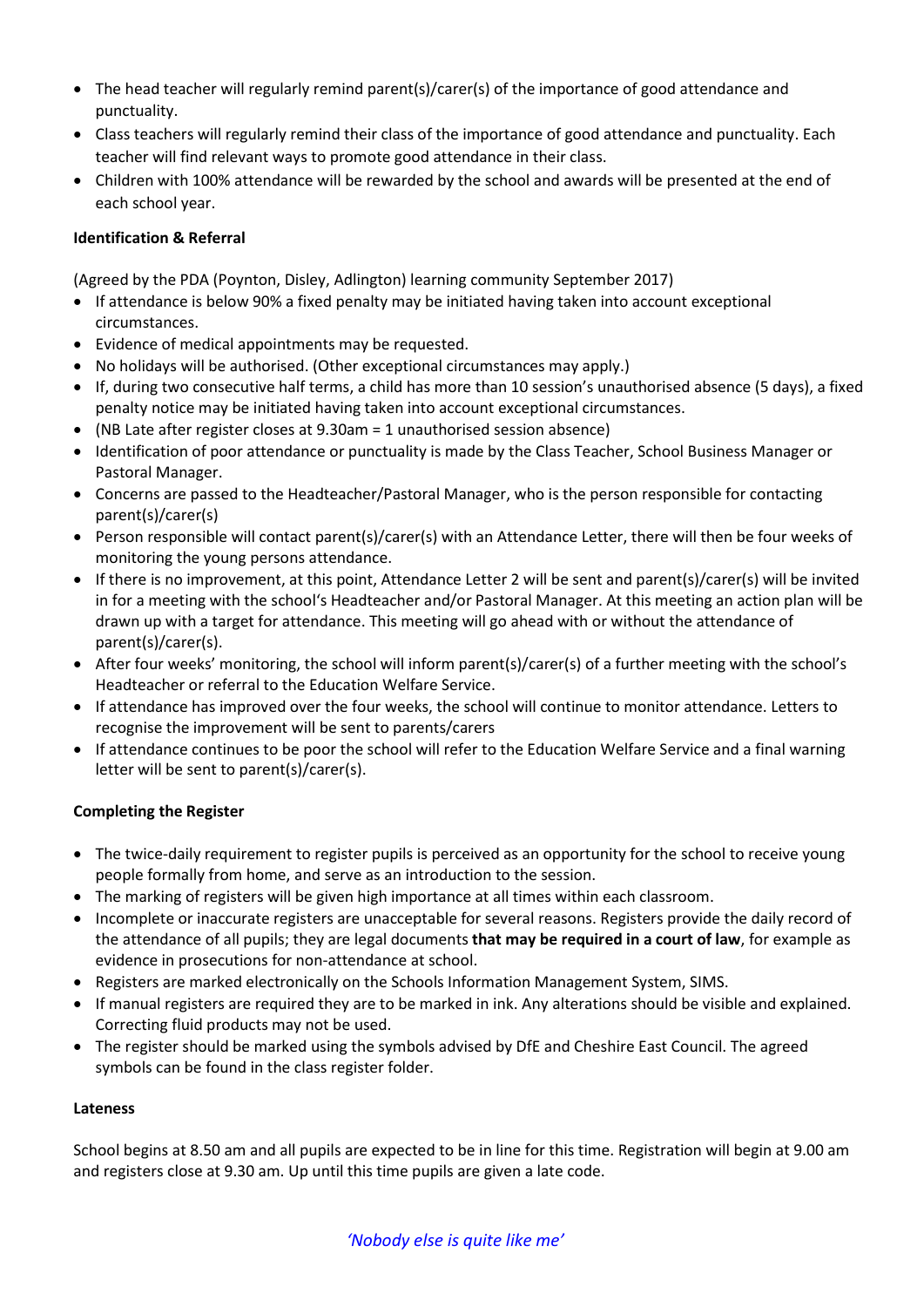Arrivals after close of register at 9.30 am are given an unauthorised code = 1 unauthorised session. Persistent lateness after close of register may be referred to the Local Authority for possible legal action. Pupils who are consistently late are disrupting not only their own education but also that of others. When a pupil is late parents/carers will be required to complete a late form, this details the reasons for the lateness. These will be monitored on a half termly basis and discussed by the Head teacher and Pastoral Manager to see if any support or advice can be offered to families. Where appropriate a meeting will be arranged to discuss lateness with the Head Teacher or Pastoral Manager.

## Absence due to illness

Parents and carers are expected to provide a full explanation for any absence due to illness or a medical condition. Any child who accumulates 20 absences attributed to medical appointments or illness in an academic year may be required to provide evidence of illness such as a doctor's appointment card or a copy of prescription details for any further absences. Parents and carers will be invited to a meeting with the head teacher to discuss how the school can help to improve attendance levels. If requested, failure to produce medical evidence to support an absence will mean the absence will automatically be unauthorised.

### Authorised Term-time Leave of Absence

The school will fully implement amendments in The Education (Pupil Registration) (England) (Amendment) Regulations 2013 from 1st September 2013. The head teacher will not grant any leave of absence during term time. (Other exceptional circumstances may apply.) Parent(s)/carer(s) will be advised not to book holidays during term time. Leave of absence in term time will not be authorised unless there are exceptional circumstances. The head teacher will determine the number of school days a child can be away from school if leave is granted due to exceptional circumstances. A child who is absent longer than 10 days after an agreed return date, can legally be removed from the school roll and parents/carers may be liable to prosecution.

In considering whether or not to authorise leave of absence, the school will consider each case individually. The school will not authorise leave of absence during any examination periods.

## Leave of Absence Procedure

- A request must be made at least four weeks prior to the first day of absence being requested. Some exceptional circumstances may not allow for this and this will be taken into consideration.
- Requests must be made on the leave of absence form available from the school office
- Parents/carers are required to attend a meeting with the Head teacher to explain their exceptional circumstances and present evidence of the circumstances.
- Parents/carers will be notified of the school's decision on the returning copy of the request form. An accompanying letter from the Head teacher detailing the reasons for the decision will also be sent.
- The school will consider issuing a fixed penalty notice for any leave of absence taken without authorisation from the school.
- If a fixed penalty notice is issued this is the timeline for the penalties

## Cheshire East Penalties for unauthorised absence.

| Timeline                    | One Child                            | Two Children                         |
|-----------------------------|--------------------------------------|--------------------------------------|
| Paid within 21 days         | £60 per parent                       | £60 per child=£120 per parent        |
| After 21 days and before 28 | £120 per parent                      | £120 per child = $£240$ per parent   |
| After 28 days               | Parents will be summoned to appear   | Parents will be summoned to appear   |
|                             | before the magistrates' Court on the | before the magistrates' Court on the |
|                             | grounds they have failed to secure   | grounds they have failed to secure   |
|                             | their child's regular attendance.    | their child's regular attendance.    |